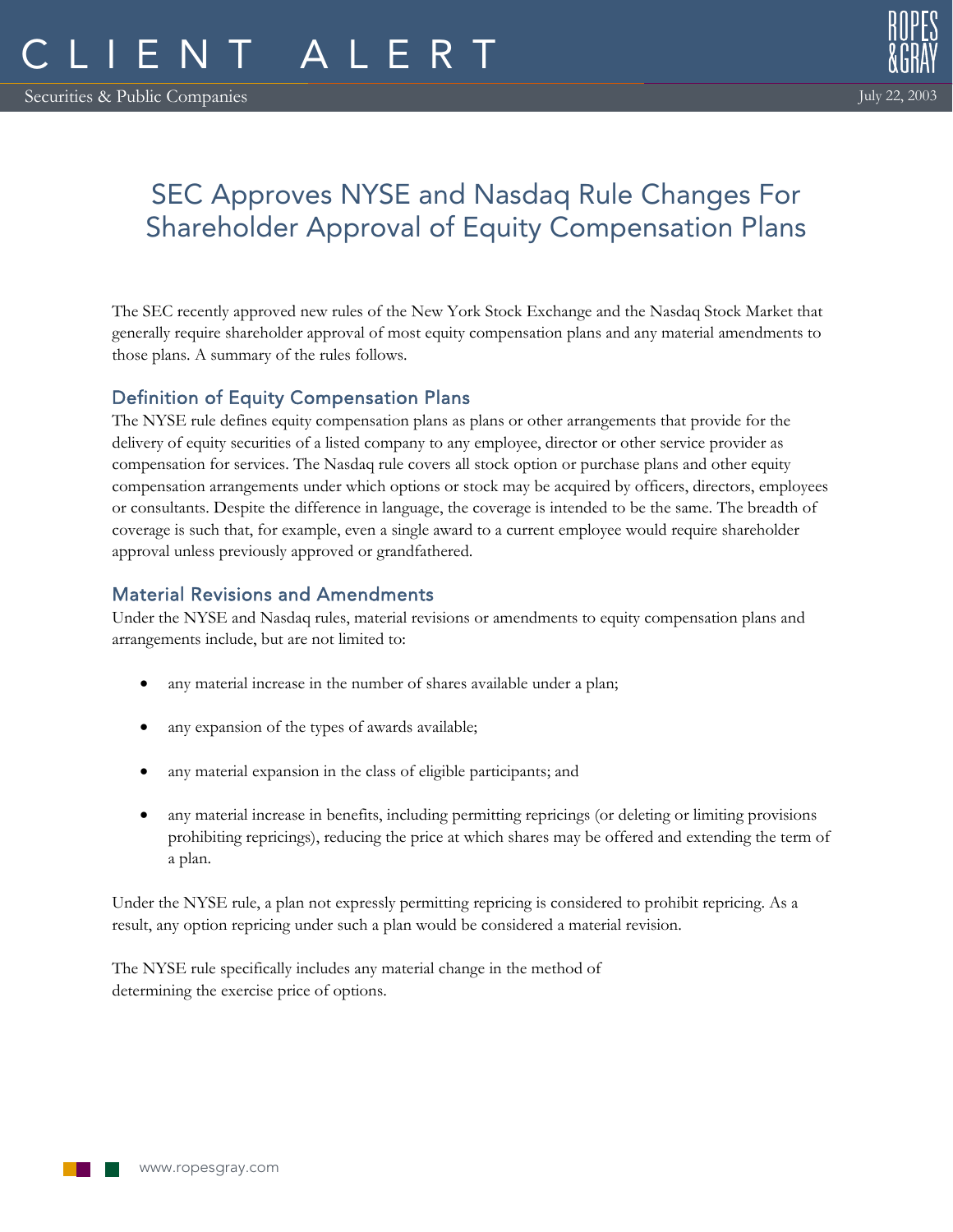## **Exemptions**

Under the NYSE and Nasdaq rules, the following categories of plans and arrangements do not require shareholder approval:

- *Plans Generally Available to All Shareholders*. Any issuance or plan that is made available on equal terms to all shareholders generally, such as a typical dividend reinvestment plan.
- *Open Market or Issuer Purchase Plans*. Any plan that merely allows purchases on the open market or from the issuer at the current fair market value of the shares.
- *Inducement Awards*. Options or other equity-based compensation granted as a material inducement for a person's first time employment with the issuer (or a subsidiary) or employment following a bona fide period of non-employment.
- *Plans in the Context of Mergers and Acquisitions*.
	- o The conversion, replacement or adjustment of outstanding options or other awards to reflect the transaction; and
	- o Post-transaction grants under a pre-existing plan of the target company, so long as:
		- the plan was previously approved by the target's shareholders;
		- the number of shares available under the plan is adjusted to reflect the transaction;
		- grants are made prior to the expiration of the existing term of the plan; and
		- grants are made only to persons who were not employed by the acquiring company at the time of the transaction.
- Tax-Qualified and Parallel Nonqualified Plans. Tax-qualified employee benefit plans (e.g., ESOP's and stock purchase plans qualified under Sections 401(a) and 423 of the tax code, respectively) and parallel nonqualified (or excess) plans.

The NYSE and Nasdaq rules place conditions on an issuer's reliance on these exemptions, including obtaining approval of such plans or arrangements by the issuer's independent compensation committee or a majority of the issuer's independent directors.

The conditions to an issuer's reliance on a particular exemption are summarized in Annex A to this Alert, which compares the NYSE and Nasdaq rules.

## Formula Plans and Discretionary Plans

The NYSE and Nasdaq rules specifically address the treatment of certain types of equity compensation plans where the pool of shares available is either subject to automatic increase based on a formula (evergreen plans), subject to automatic grants based on a formula or not limited by the terms of the plan. An automatic increase in shares available pursuant to a formula or an automatic grant pursuant to a formula will not be